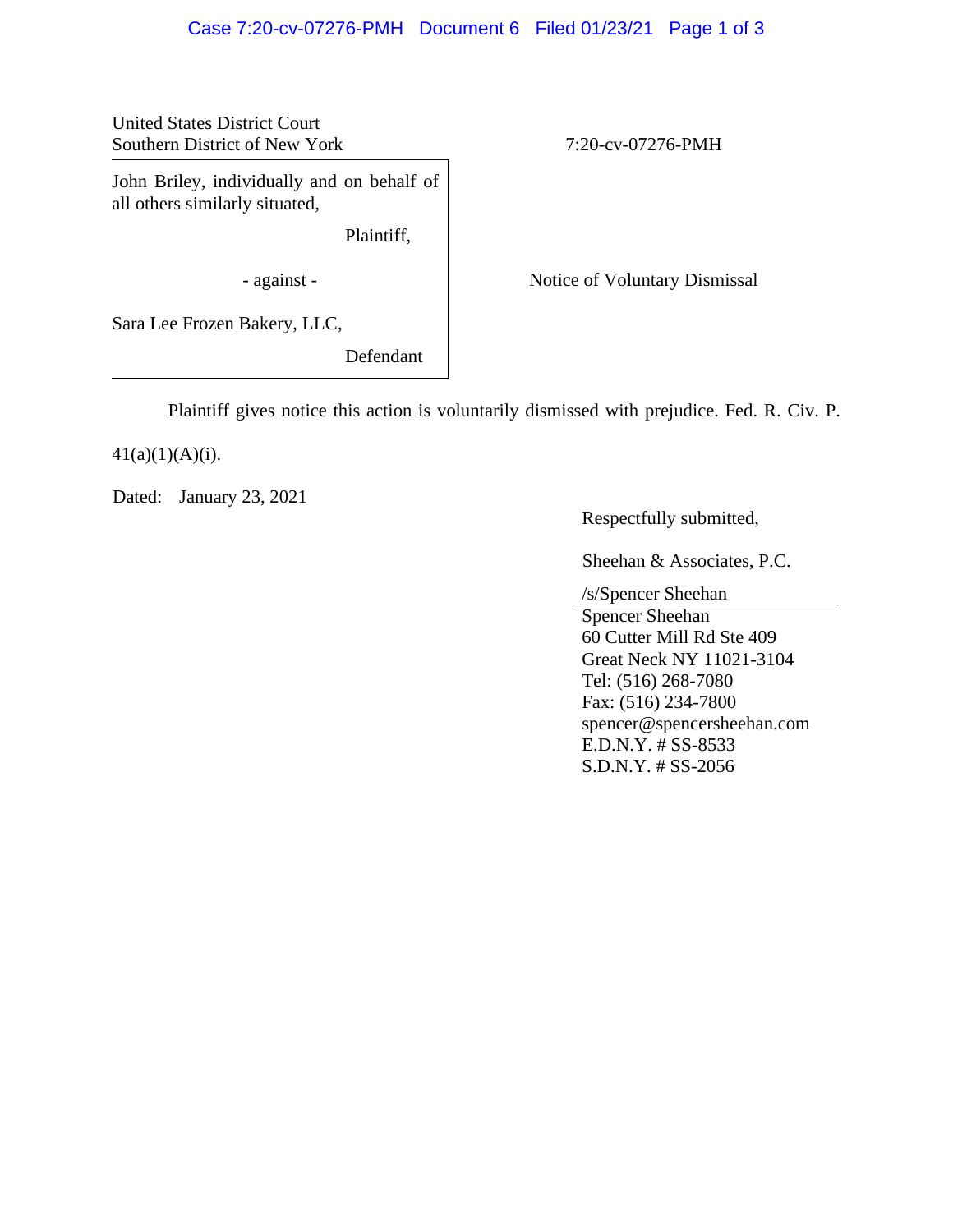7:20-cv-07276-PMH United States District Court Southern District of New York

John Briley, individually and on behalf of all others similarly situated,

Plaintiff,

- against -

Sara Lee Frozen Bakery, LLC,

Defendant

Notice of Voluntary Dismissal

```
Sheehan & Associates, P.C.
   Tel: (516) 268-7080
   Fax: (516) 234-7800
60 Cutter Mill Rd Ste 409
Great Neck NY 11021-3104
```
Pursuant to 22 NYCRR 130-1.1, the undersigned, an attorney admitted to practice in the courts of New York State, certifies that, upon information, and belief, formed after an inquiry reasonable under the circumstances, the contentions contained in the annexed documents are not frivolous.

Dated: January 23, 2021

/s/ Spencer Sheehan Spencer Sheehan